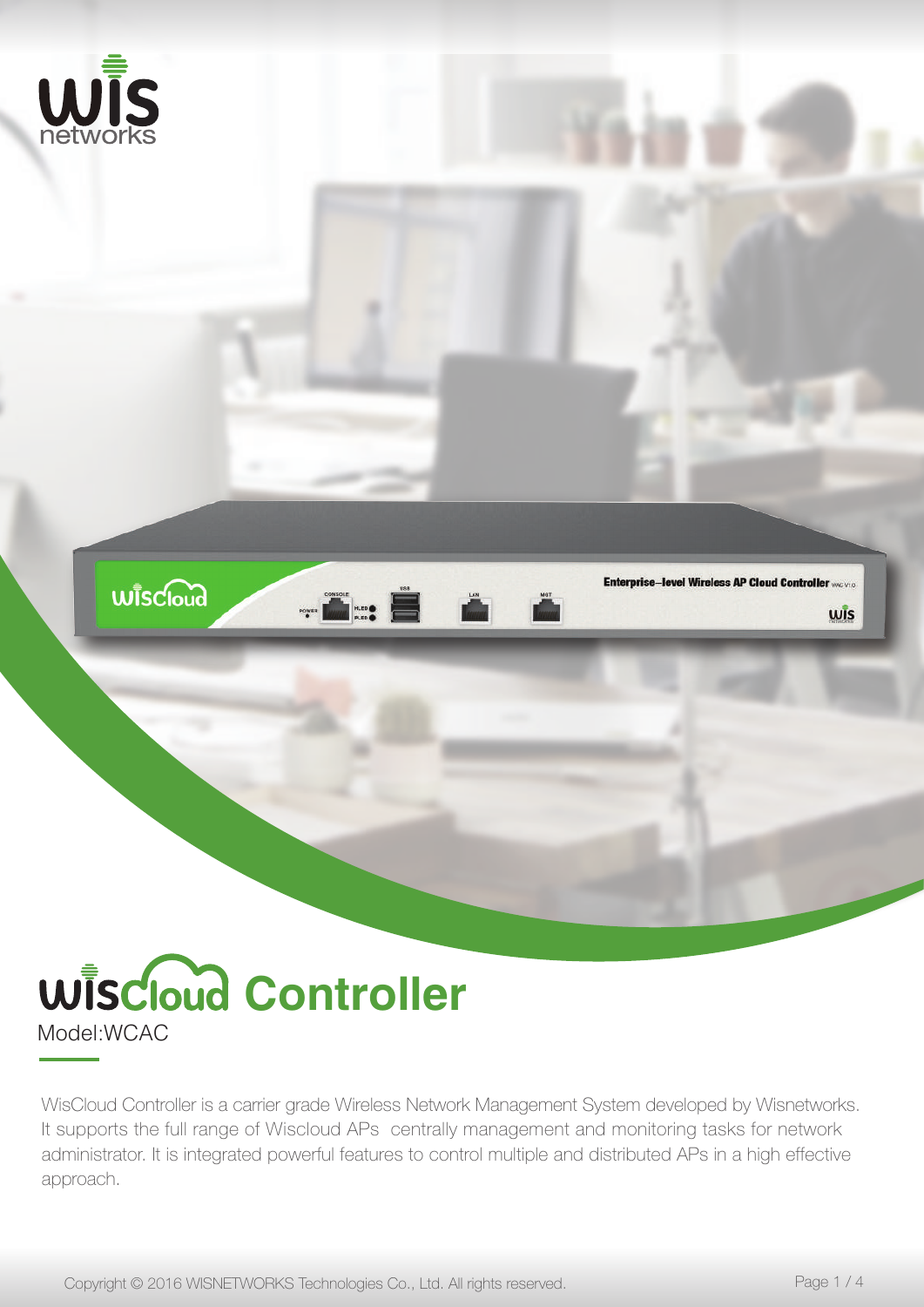# **Features**

## **Cloud-based Configuration**

WisCloud controller provides wireless network management from anywhere instead of on-site. With powerful and intuitive platform, it enables batch management for all registered access points, including the one-button configuration of all AP which makes it quite convenient to update and maintain.



Cloud-based configuration

#### Wireless Map

Through wireless map function, administrator is intuitive and convenient to monitor each AP health status in the network along with the number of users and network coverage quality. For the failure of AP can be quickly positioned so as to speed up the troubleshooting. L2 / L3 Auto-discovery



*Expedite Troubleshooting*

### L2 / L3 Auto-discovery

The modes we date deployed in the could, using provided utility could make all AP devices being discovered by AC in few minutes. AP would be auto-detected by controller in the same WLAN network. In the condition of Layer 3 or

#### Real-time Status nearme olalus

Real-time statistics provide for network online APs /users signal and interference monitoring. For network history traffic record can be traced from 24 hours to 30 days. management from any method of on-site instruction of on-site. For heliviork history traing regord can be

### **Load Balancing**

Wiscloud system is equipped with intelligent user load balancing, thus making the product either applicable to the sparsely populated rural condition or hi-density population city or Taran conference and exhibition and ensuring<br>large conference and exhibition and ensuring range connencince and exhibition and endanning<br>each AP to work in maximum efficiency to build a stable and permanent wireless network. user load balancing, thus making the proto the sparsely pop United application to the operacity populated rural condition or hi-density population city or pund a stable and portrianent wilelesse experimental experimental efficiency to work in maximum effects to work in maximum effects of the state of the state of the state of the state of the state of the state of the state of the state of the state of the state o

| wis                                         |                                                                                                                                                   |                                                                                                                                                                                                                            |                                                                                                                                                                                                                                                                                                                                          |                                                   | $^{\circ}$ $^{\circ}$ $^{\circ}$<br><b>Linginal</b>         |
|---------------------------------------------|---------------------------------------------------------------------------------------------------------------------------------------------------|----------------------------------------------------------------------------------------------------------------------------------------------------------------------------------------------------------------------------|------------------------------------------------------------------------------------------------------------------------------------------------------------------------------------------------------------------------------------------------------------------------------------------------------------------------------------------|---------------------------------------------------|-------------------------------------------------------------|
| O OVERVEW                                   | 12 Accoustable   12 Wheters Config #16 User Fallcy   @ Guest Fallcy                                                                               |                                                                                                                                                                                                                            |                                                                                                                                                                                                                                                                                                                                          |                                                   | 20k<br>Refinsh                                              |
| 0.16<br>A USER<br>ACCESS POINT<br>of SISTEM | Managed Access Point<br>input the search content.<br>20 20 30<br>m<br>IP Address<br>Name Stac Address<br>◎<br>Test<br>192.168.11.219              | · Test<br><b>FOICER ORIGINAL BELLOY   RESIDENT</b><br>General Setting<br>San # Test<br>ecces                                                                                                                               | $\times$<br>Download<br><b>ALL</b><br><b>Sold</b><br>$\times$                                                                                                                                                                                                                                                                            | Uglorid<br>Channel<br>Actions<br>11-Incl. 153-043 | Display each page<br>$s - 1$<br><b>Reboot Locate Romove</b> |
| <b>88</b> APP<br>C SUPPORT                  | $\circledcirc$<br>Testa<br>192.168.11.24<br>$1-2/1$<br>Event Notification And Tips<br>input the teach content (C) 23 Adeos AP<br><b>Date/Time</b> | Connected AP<br>MAG <sup>1</sup><br>Channel<br>1490<br>Signal<br><b>SAYS</b><br>Connected AP<br>toor<br>Last Seen<br>3438<br>too<br><b>Power Save</b><br>Noti<br>Received Play, / Bytes<br>252<br>Seet Pkts / Bytes<br>254 | <b>FOICILE PSISSING ELECTIVE POSSICIAL</b><br>General Setting<br>Duration Download Unicod<br>Date/Time<br>2016/05/17 18:47:08h 32m 21s 23.0M<br>161M<br>2016/05/18 12:22:13h 19m 45c 44.5M<br>62655<br>2016/05/18 19:02:48h 37m 18 (SLM)<br>604M<br>2016/05/19 17:43:58h Shm 48; 100M<br>2216<br>2016/05/19 18:46:08/hn SBC 140M<br>677M | 11(ng), 153 (ac)                                  | <b>Reboot Locate Romové</b><br>Within<br>$10 - 1$           |
|                                             | 2016/4.25                                                                                                                                         | Rock RM                                                                                                                                                                                                                    | $(1 - 2) 2 + 1 + 2$<br><b>Янсоплист</b><br><b>Block</b>                                                                                                                                                                                                                                                                                  |                                                   |                                                             |

*Real-time Statistics*



Wi-Fi System with Load Balancing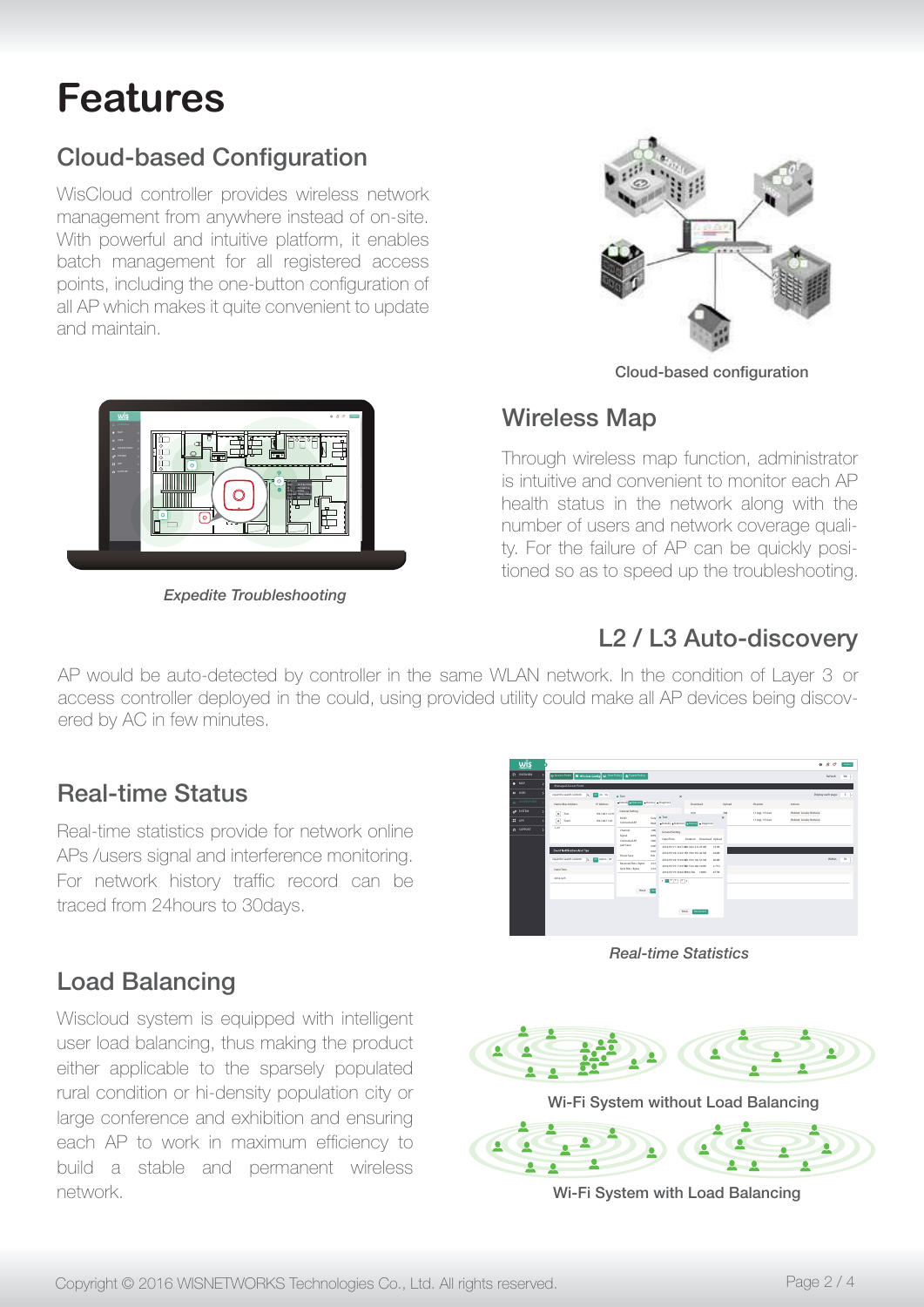#### Seamless Roaming

WisCloud controller embeds a kind of WLAN optimization function to realize zero sense roaming. It makes the Wi-Fi experience more smooth while switching connection between two access points with zero packet loss.



#### Customizable Captive Portal

WisCloud controller could help to configure different portal pages due to SSID authentication capability. Customizable captive portal promotes the specific business ad to attract targeted audience for different merchants.



*Customizable Captive Portals*

#### Voucher Certification

We take fee-based Wi-Fi service into account when focusing on the billing server. One Wi-Fi user logs in by the given registeration account, he could select the Wi-Fi service(diff. duration/speed) mannually with different charge.

| Essid                       | Code        | Valid period(hour)<br>Type |             | Quota(MB)            | <b>Create Time</b> |          |
|-----------------------------|-------------|----------------------------|-------------|----------------------|--------------------|----------|
| DefaultGroup/Name           | 75425-33571 | Card coupon added          |             |                      |                    | $\times$ |
| DefaultGroup/Name           | 04514-86909 | ESSID:                     | Name        | ÷                    |                    |          |
| DefaultGroup/Name           | 16881-70871 | Quantity:                  | $\mathbf 1$ | ÷                    |                    |          |
| DefaultGroup/Name           | 22727-29368 | Valid<br>period(hour):     | 8hours      | ٠                    |                    |          |
| DefaultGroup/Name           | 19958-67077 | Quota(MB):                 | 10          | ÷                    |                    |          |
| DefaultGroup/Name           | 63894-79370 | Type:                      | Single use  | ÷                    |                    |          |
| cardtest                    | 16879-81572 | Note:                      | Apply       | Up to 80 words<br>B. |                    |          |
| 1/1(Pages)<br>Go<br>$+$ Add |             |                            |             |                      |                    |          |

#### *Voucher Certification*